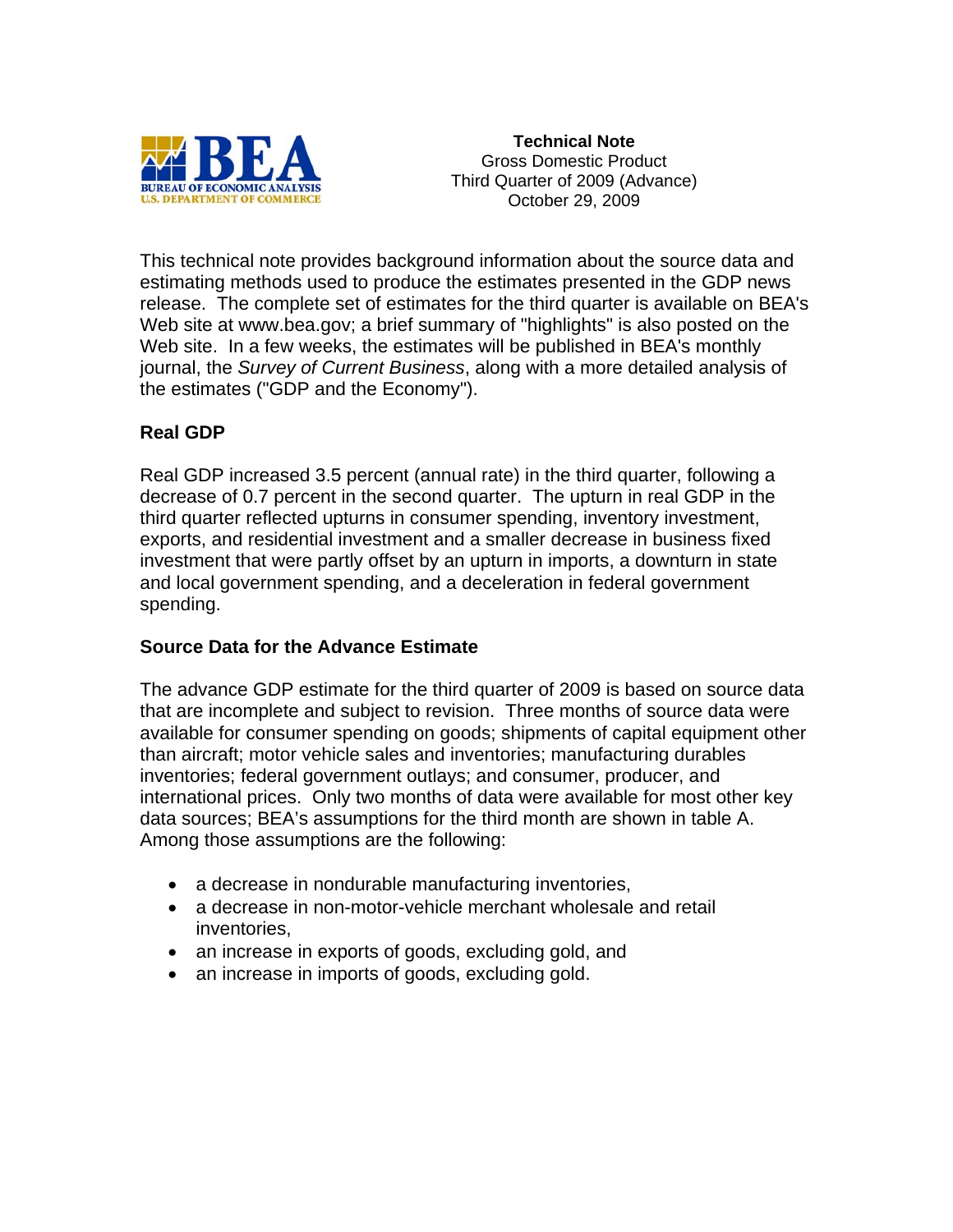# **Prices**

The price index for gross domestic purchases increased 1.6 percent in the third quarter after increasing 0.5 percent in the second quarter. Excluding food and energy prices, the price index for gross domestic purchases increased 0.5 percent in the third quarter, after increasing 0.8 percent in the second.

### **American Recovery and Reinvestment Act of 2009**

BEA's national accounts include the effects of the federal outlays and tax cuts included in the American Recovery and Reinvestment Act of 2009. Because most of the outlays and tax reductions from ARRA during the last three quarters were in the form of grants to state and local governments, tax reductions for individual and business taxpayers, and one-time payments to retirees, their effects on GDP show up indirectly through the effects on GDP components such as consumer spending, residential investment, and state and local government spending. Thus, BEA's accounts do not directly identify the portion of GDP expenditures that is funded by ARRA. During each of the second and third quarters, the Making Work Pay Credit provision lowered personal taxes and raised disposable personal income about \$50 billion (annual rate). During the second quarter, ARRA provided payments of \$250 to beneficiaries of social security and other programs that raised disposable personal income about \$55 billion. ARRA also provided special government social benefits for unemployment assistance, for student aid, and for nutritional assistance; these special benefits raised disposable income about \$49 billion in the third quarter and about \$35 billion in the second quarter. ARRA also funded current grants (such as Medicaid) and capital grants (such as highway construction) to state and local governments of about \$75 billion in the third quarter and \$85 billion in the second quarter.

Brent R. Moulton Associate Director for National Economic Accounts Bureau of Economic Analysis (202) 606-9606